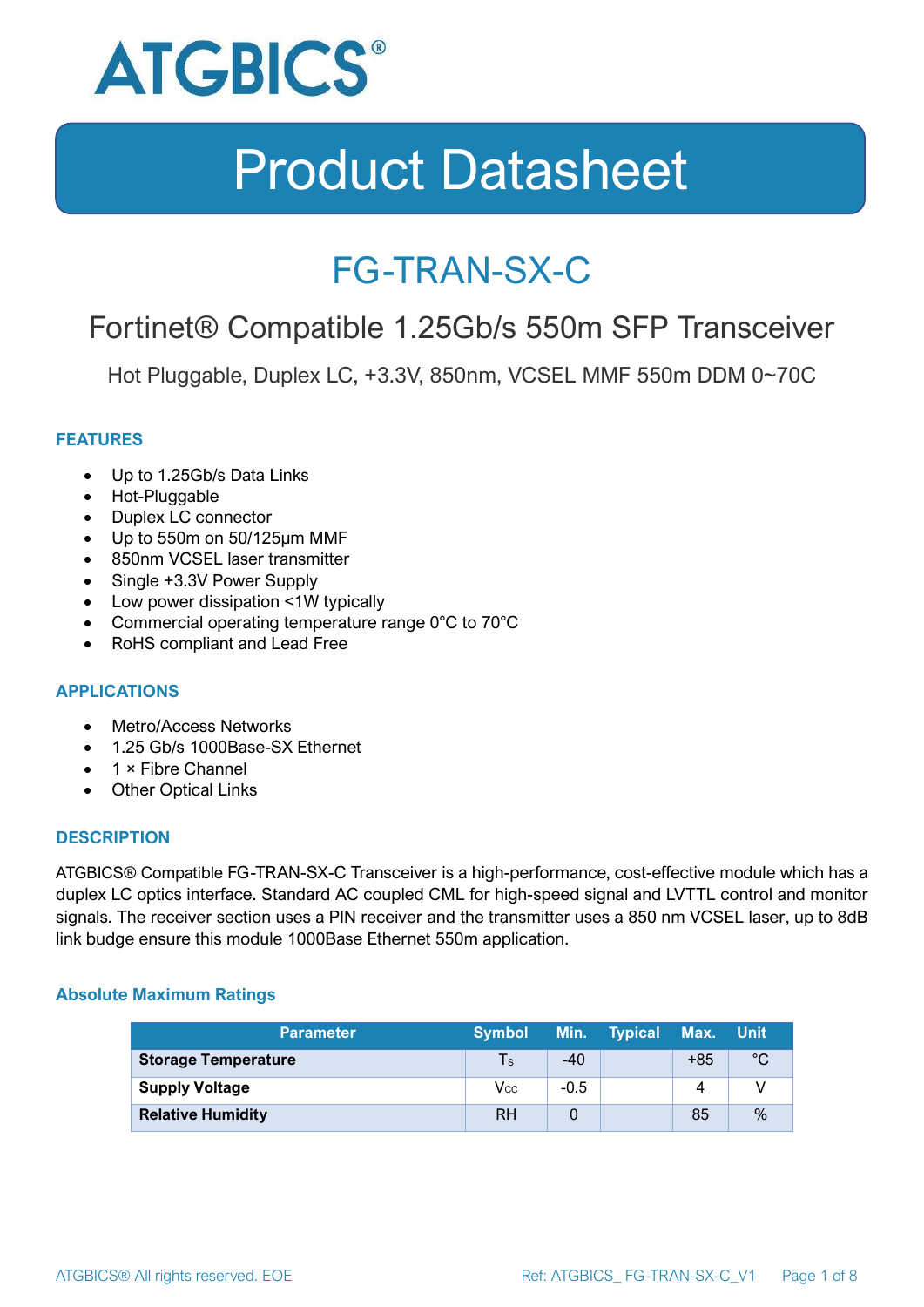

#### **Recommended Operating Environment:**

| <b>Parameter</b>             | <b>Symbol</b>    | Min.  | <b>Typical</b> | Max.     | <b>Unit</b> |
|------------------------------|------------------|-------|----------------|----------|-------------|
| <b>Operating Temperature</b> |                  | 0     |                | $+70$    | $^{\circ}C$ |
| <b>Supply Voltage</b>        | $V_{\rm CC}$     | 3.135 |                | 3.465    | v           |
| <b>Supply Current</b>        | <b>Icc</b>       |       |                | 300      | mA          |
| <b>Inrush Current</b>        | Isurge           |       |                | $lcc+30$ | mA          |
| <b>Maximum Power</b>         | $P_{\text{max}}$ |       |                |          | W           |

#### **Electrical Characteristics** ( $T_{OP}$  = -40 to 85°C, VCC = 3.135 to 3.465 Volts)

| <b>Parameter</b>                    | <b>Symbol</b>         | Min.           | <b>Typical</b> | Max.                 | <b>Unit</b> | <b>Notes</b> |  |
|-------------------------------------|-----------------------|----------------|----------------|----------------------|-------------|--------------|--|
| <b>Transmitter Section:</b>         |                       |                |                |                      |             |              |  |
| Input differential impedance        | $R_{\rm in}$          | 90             | 100            | 110                  | П           | П            |  |
| Single ended data input swing       | $V_{\text{in PP}}$    | 250            |                | 1200                 | mVp-p       |              |  |
| <b>Transmit Disable Voltage</b>     | $V_D$                 | $Vcc -$<br>1.3 |                | Vcc.                 | V           | 2            |  |
| <b>Transmit Enable Voltage</b>      | <b>VEN</b>            | Vee            |                | Vee+<br>0.8          | $\vee$      |              |  |
| <b>Transmit Disable Assert Time</b> | $T_{\rm dessert}$     |                |                | 10                   | <b>us</b>   |              |  |
| <b>Receiver Section:</b>            |                       |                |                |                      |             |              |  |
| Single ended data output<br>swing   | Vout, p<br>р          | 250            |                | 800                  | mv          | 3            |  |
| <b>LOS Fault</b>                    | $V_{\text{losfault}}$ | $Vcc -$<br>0.5 |                | V <sub>CC_host</sub> | $\vee$      | 5            |  |
| <b>LOS Normal</b>                   | Vlos norm             | $V_{ee}$       |                | $V_{ee}$ +0.5        | $\vee$      | 5            |  |
| <b>Power Supply Rejection</b>       | <b>PSR</b>            | 100            |                |                      | mVpp        | 6            |  |

Notes:

- 1. AC coupled.
- 2. Or open circuit.
- 3. Into 100-ohm differential termination.
- 4.  $20 80 \%$
- 5. LOS is LVTTL. Logic 0 indicates normal operation; logic 1 indicates no signal detected.
- 6. All transceiver specifications are compliant with a power supply sinusoidal modulation of 20 Hz to 1.5MHz up to specified value applied through the power supply filtering network shown on page 23 of the Small Form-factor Pluggable (SFP) Transceiver Multi-Source Agreement (MSA), September 14, 2000.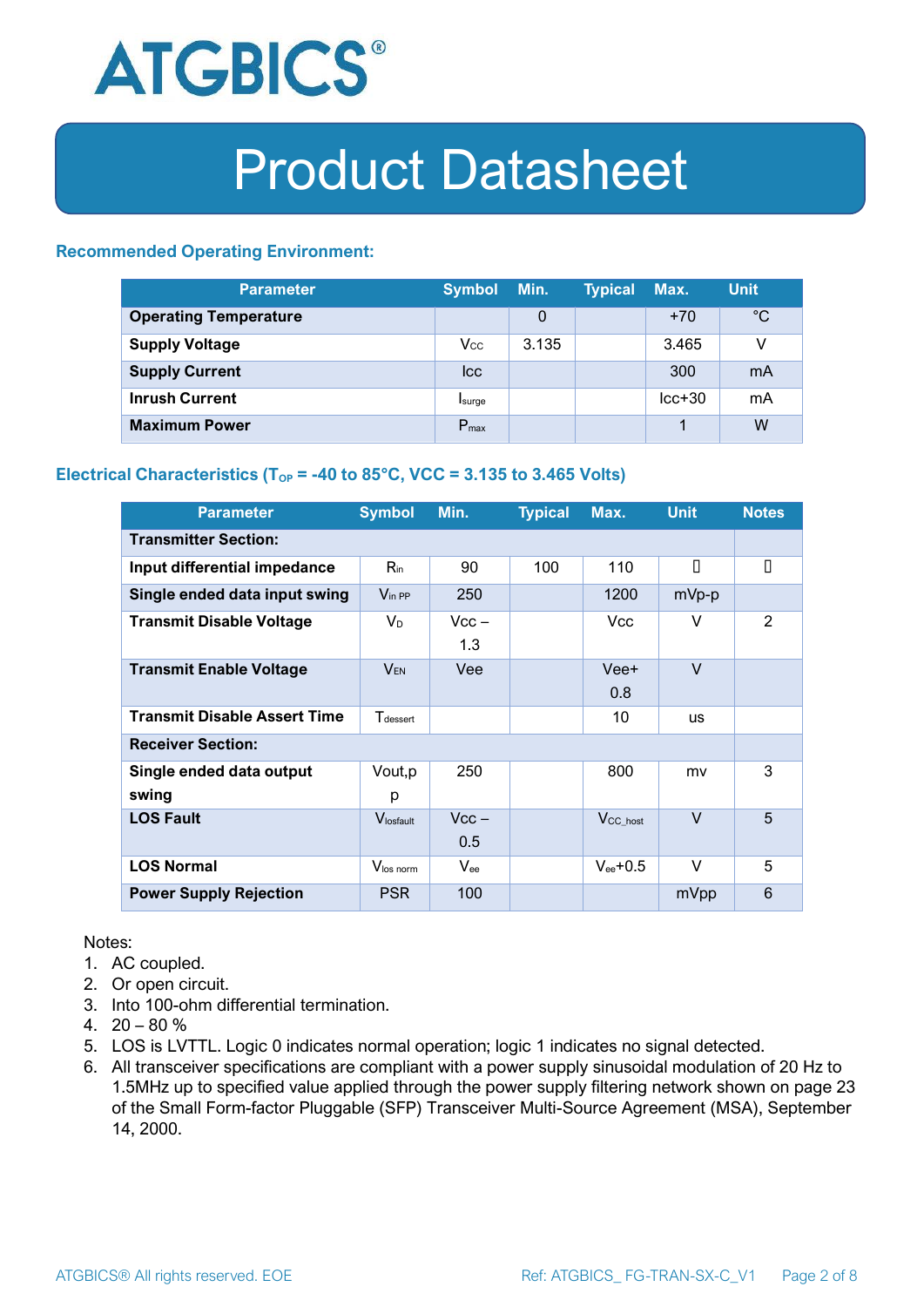

#### **Optical Parameters** ( $T_{OP}$  = -40 to 85°C, VCC = 3.135 to 3.465 Volts)

| <b>Parameter</b>                                                            | <b>Symbol</b>     | Min.         | <b>Typical</b> | Max.       | <b>Unit</b>     | <b>Note</b>    |
|-----------------------------------------------------------------------------|-------------------|--------------|----------------|------------|-----------------|----------------|
| <b>Transmitter Section:</b>                                                 |                   |              |                |            |                 |                |
| <b>Center Wavelength</b>                                                    | $\lambda_c$       | 840          | 850            | 860        | nm              |                |
| <b>Spectral Width (RMS)</b>                                                 | <b>ORMS</b>       |              |                | 0.85       | nm              |                |
| <b>Optical Output Power</b>                                                 | $P_{\text{out}}$  | -9           |                | $-3$       | dBm             | 1              |
| <b>Extinction Ratio</b>                                                     | <b>ER</b>         | 9            |                |            | dB              |                |
| <b>Optical Rise/Fall Time</b>                                               | $t_r / t_f$       |              |                | 260        | ps              | $\overline{2}$ |
| <b>Relative Intensity Noise</b>                                             | <b>RIN</b>        |              |                | $-120$     | dB/H            |                |
|                                                                             |                   |              |                |            | Z               |                |
| <b>Output Eye Mask</b><br>Compliant with IEEE802.3 z (class 1 laser safety) |                   |              |                |            |                 |                |
| <b>Receiver Section:</b>                                                    |                   |              |                |            |                 |                |
| <b>Optical Input Wavelength</b>                                             | $\lambda_{\rm c}$ | 770          |                | 860        | nm              |                |
| <b>Receiver Overload</b>                                                    | $P_{ol}$          | $\mathbf{0}$ |                |            | dBm             | $\overline{4}$ |
| <b>RX Sensitivity</b>                                                       | Sen               |              |                | $-17$      | dBm             | 4              |
| <b>RX LOS Assert</b>                                                        | LOS <sub>A</sub>  | $-35$        |                |            | d <sub>Bm</sub> |                |
| <b>RX LOS De-assert</b>                                                     | LOS <sub>D</sub>  |              |                | -18        | dB <sub>m</sub> |                |
| <b>RX_LOS Hysteresis</b>                                                    | LOS <sub>H</sub>  | 0.5          |                |            | d <sub>B</sub>  |                |
| <b>General Specifications:</b>                                              |                   |              |                |            |                 |                |
| <b>Data Rate</b>                                                            | <b>BR</b>         |              | 1.25           |            | Gb/s            |                |
| <b>Bit Error Rate</b>                                                       | <b>BER</b>        |              |                | $10^{-12}$ |                 |                |
| Max. Supported Link Length on<br>50/125µm MMF@1.25Gb/s                      | LMAX              |              | 550            |            | m               |                |
| <b>Total System Budget</b>                                                  | LB                | 8            |                |            | dB              |                |

Notes:

- 1. The optical power is launched into MMF.
- 2. 20-80%.
- 3. Jitter measurements taken using Agilent OMNIBERT 718 in accordance with GR-253.
- 4. Measured with PRBS  $2^{7-1}$  at 10<sup>-12</sup> BER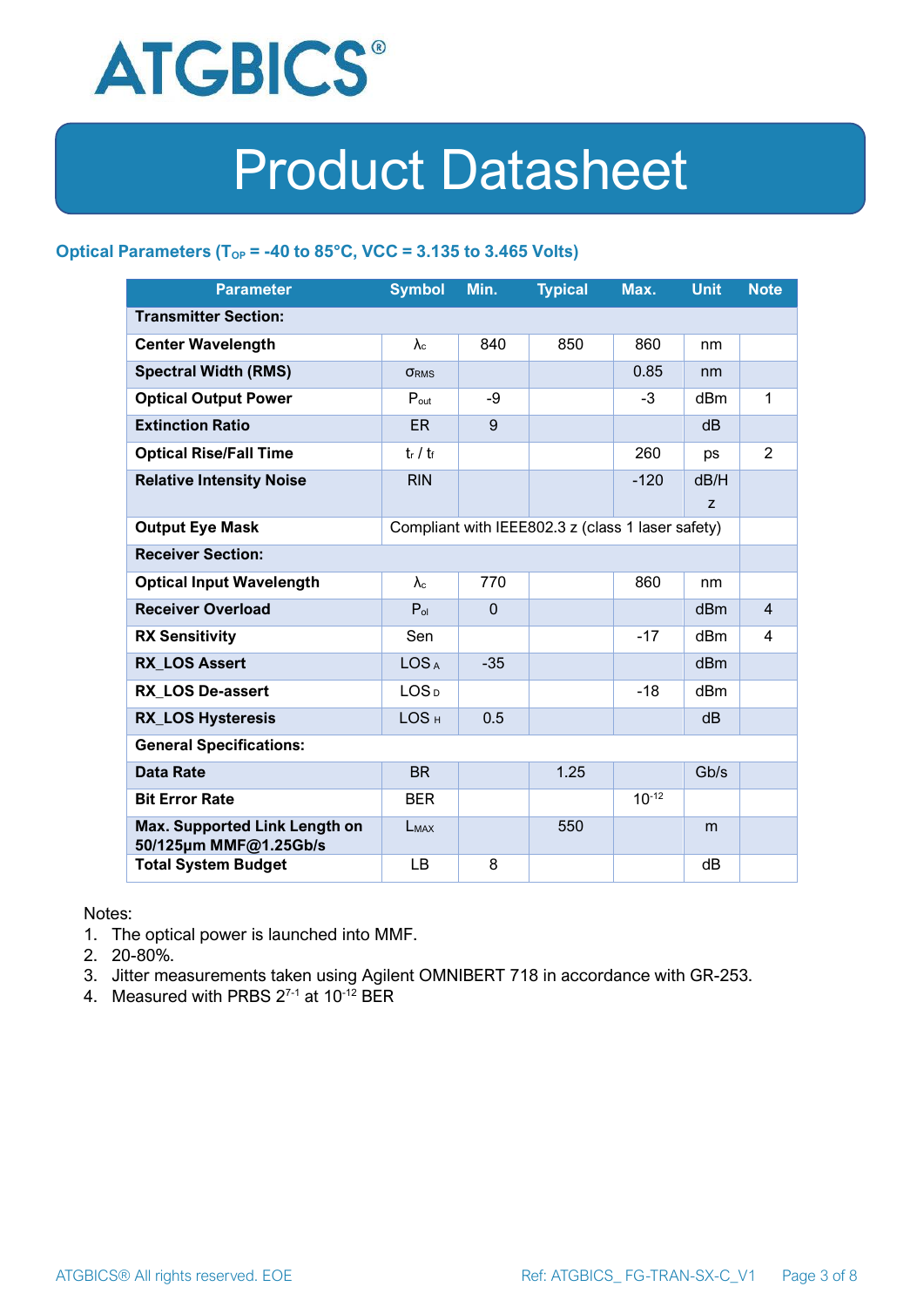

#### **Pin Assignment**

Diagram of Host Board Connector Block Pin Numbers and Name



#### **Diagram of Host Board Connector Block Pin Numbers and Names**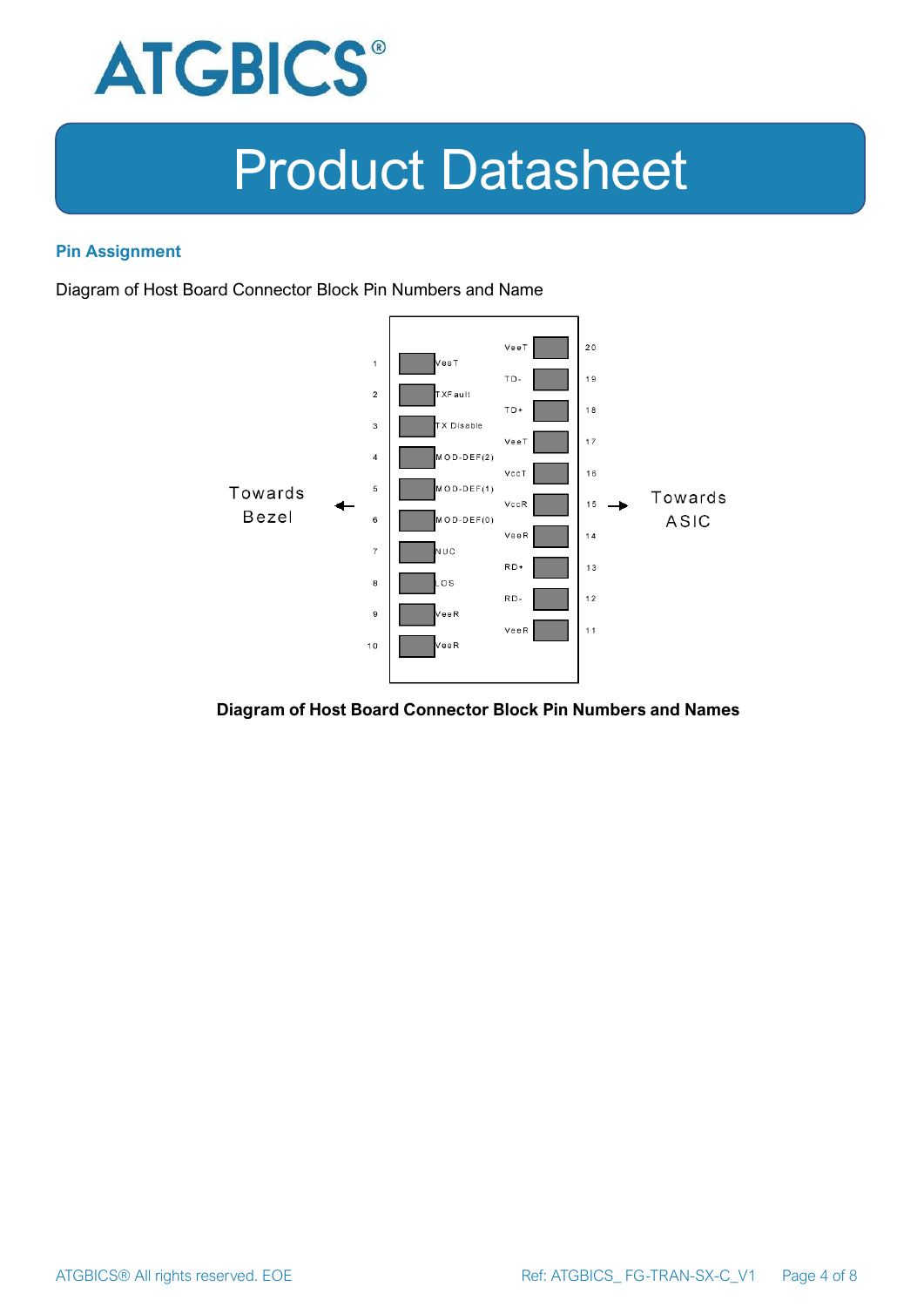

#### **Pin Function Definitions**

| <b>Pin No</b>  | <b>Name</b>        | <b>Function</b>                     | <b>Plug Seq</b> | <b>Notes</b>   |
|----------------|--------------------|-------------------------------------|-----------------|----------------|
| 1              | VeeT               | <b>Transmitter Ground</b>           | 1               | $\mathbf 1$    |
| $\mathbf 2$    | <b>TX Fault</b>    | <b>Transmitter Fault Indication</b> | 3               |                |
| 3              | <b>TX Disable</b>  | <b>Transmitter Disable</b>          | 3               | $\overline{2}$ |
| 4              | MOD-DEF2           | <b>Module Definition</b>            | $\overline{2}$  | 3              |
| 5              | MOD-DEF1           | <b>Module Definition 1</b>          | 3               | 3              |
| 6              | MOD-DEF0           | Module Definition 0                 | 3               | 3              |
| $\overline{7}$ | <b>Rate Select</b> | Not Connected                       | 3               | $\overline{4}$ |
| 8              | <b>LOS</b>         | Loss of Signal                      | 3               | 5              |
| 9              | <b>VeeR</b>        | <b>Receiver Ground</b>              | $\mathbf 1$     | $\mathbf{1}$   |
| 10             | VeeR               | Receiver Ground                     | $\mathbf{1}$    | $\mathbf 1$    |
| 11             | <b>VeeR</b>        | <b>Receiver Ground</b>              |                 | $\mathbf{1}$   |
| 12             | RD-                | Inv. Received Data Out              | 3               | 6              |
| 13             | $RD+$              | <b>Received Data Out</b>            | 3               | 6              |
| 14             | VeeR               | <b>Receiver Ground</b>              | 3               | 1              |
| 15             | <b>VccR</b>        | <b>Receiver Power</b>               | $\overline{2}$  | $\mathbf{1}$   |
| 16             | <b>VccT</b>        | <b>Transmitter Power</b>            | $\overline{2}$  |                |
| 17             | VeeT               | <b>Transmitter Ground</b>           | $\mathbf{1}$    |                |
| 18             | TD+                | Transmit Data In                    | 3               | 6              |
| 19             | TD-                | Inv. Transmit In                    | 3               | 6              |
| 20             | VeeT               | <b>Transmitter Ground</b>           | 1               |                |

Notes:

- 1. Circuit ground is internally isolated from chassis ground.
- 2. Laser output disabled on TDIS >2.0V or open, enabled on TDIS <0.8V.
- 3. Should be pulled up with 4.7k 10 kohms on host board to a voltage between 2.0V and 3.6V. MOD\_DEF (0) pulls line low to indicate module is plugged in.
- 4. Rate select is not used
- 5. LOS is open collector output. Should be pulled up with 4.7k 10 kohms on host board to a voltage between 2.0V and 3.6V. Logic 0 indicates normal operation; logic 1 indicates loss of signal.
- 6. AC Coupled

#### **SFP Module EEPROM Information and Management**

The SFP modules implement the 2-wire serial communication protocol as defined in the SFP -8472. The serial ID information of the SFP modules can be accessed through the I2C interface at address A0h.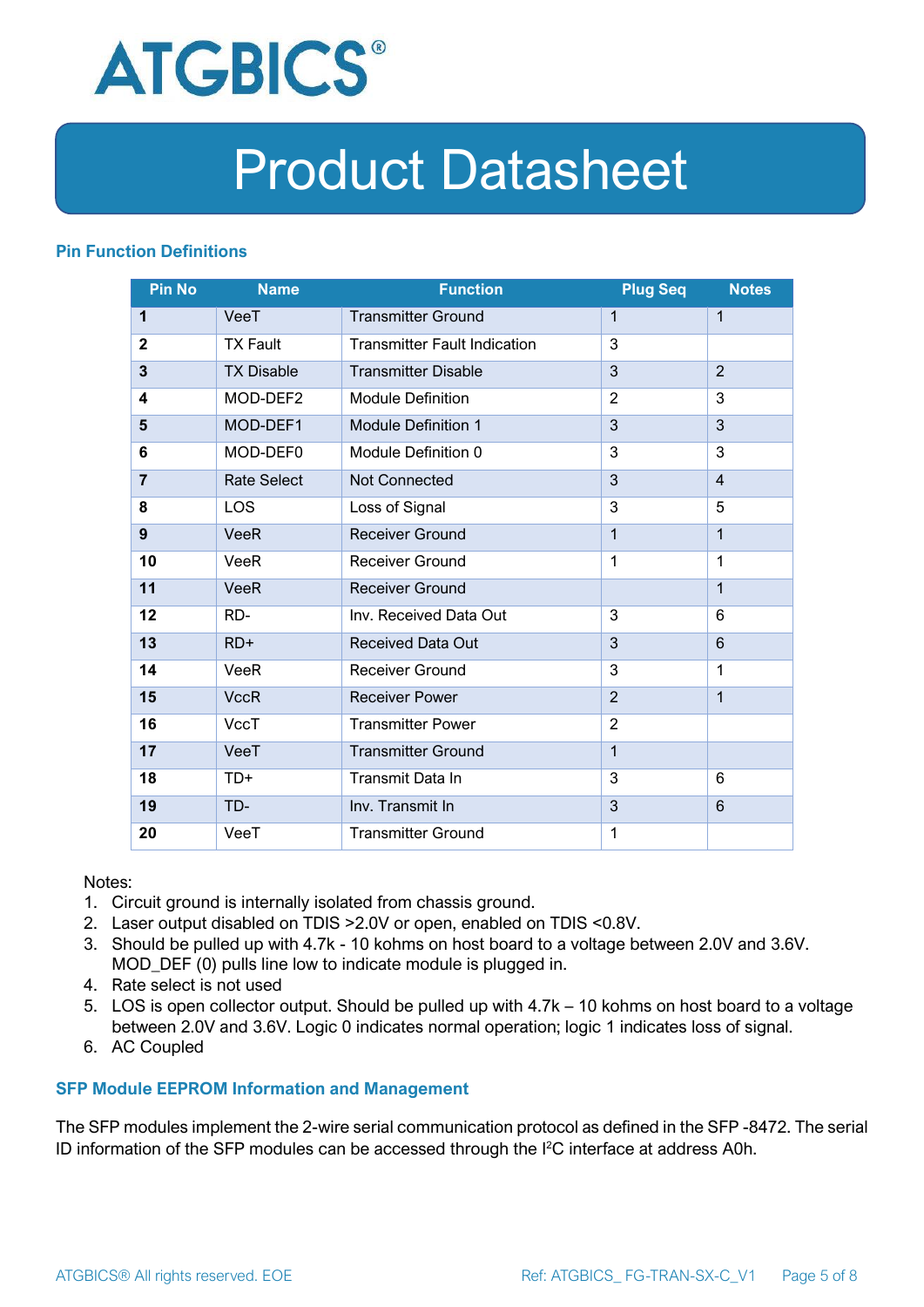

#### **EEPROM Serial ID Memory Contents (A0h)**

| <b>Data</b><br><b>Address</b> | <b>Length</b><br>(Byte) | <b>Name of</b><br>Length | <b>Description and Contents</b>                                                                                         |  |  |
|-------------------------------|-------------------------|--------------------------|-------------------------------------------------------------------------------------------------------------------------|--|--|
| <b>Base ID Fields</b>         |                         |                          |                                                                                                                         |  |  |
| $\bf{0}$                      | $\mathbf{1}$            | Identifier               | Type of Serial transceiver (03h=SFP)                                                                                    |  |  |
| 1                             | 1                       | Reserved                 | Extended identifier of type serial transceiver<br>(04h)                                                                 |  |  |
| $\mathbf{2}$                  | $\mathbf{1}$            | Connector                | Code of optical connector type (07=LC)                                                                                  |  |  |
| $3 - 10$                      | 8                       | Transceiver              |                                                                                                                         |  |  |
| 11                            | 1                       | Encoding                 | NRZ(03h)                                                                                                                |  |  |
| 12                            | $\mathbf{1}$            | BR, Nominal              | Nominal baud rate, unit of 100Mbps                                                                                      |  |  |
| $13 - 14$                     | $\overline{2}$          | Reserved                 | (0000h)                                                                                                                 |  |  |
| 15                            | $\mathbf{1}$            | Length(9um)              | Link length supported for 9/125um fiber, units of<br>100 <sub>m</sub>                                                   |  |  |
| 16                            | $\mathbf{1}$            | Length(50um)             | Link length supported for 50/125um fiber, units<br>of 10m                                                               |  |  |
| 17                            | $\mathbf{1}$            | Length(62.5um)           | Link length supported for 62.5/125um fiber, units<br>of 10m                                                             |  |  |
| 18                            | $\mathbf{1}$            | Length(Copper)           | Link length supported for copper, units of meters                                                                       |  |  |
| 19                            | $\mathbf{1}$            | Reserved                 |                                                                                                                         |  |  |
| 20-35                         | 16                      | Vendor Name              | SFP vendor name: ATGBICS                                                                                                |  |  |
| 36                            | 1                       | Reserved                 |                                                                                                                         |  |  |
| 37-39                         | 3                       | Vendor OUI               | SFP transceiver vendor OUI ID                                                                                           |  |  |
| 40-55                         | 16                      | Vendor PN                | Part Number: "FG-TRAN-SX-C" (ASCII)                                                                                     |  |  |
| 56-59                         | 4                       | Vendor rev               | Revision level for part number                                                                                          |  |  |
| 60-62                         | 3                       | Reserved                 |                                                                                                                         |  |  |
| 63                            | 1                       | <b>CCID</b>              | Least significant byte of sum of data in address<br>$0 - 62$                                                            |  |  |
| <b>Extended ID Fields</b>     |                         |                          |                                                                                                                         |  |  |
| 64-65                         | 2                       | Option                   | Indicates which<br>optical SFP<br>signals<br>are<br>implemented<br>(001Ah = LOS, TX_FAULT, TX_DISABLE all<br>supported) |  |  |
| 66                            | $\mathbf{1}$            | BR, max                  | Upper bit rate margin, units of %                                                                                       |  |  |
| 67                            | $\mathbf{1}$            | BR, min                  | Lower bit rate margin, units of %                                                                                       |  |  |
| 68-83                         | 16                      | Vendor SN                | Serial number (ASCII)                                                                                                   |  |  |
| 84-91                         | 8                       | Date code                | Manufacturing date code                                                                                                 |  |  |
| 92-94                         | 3                       | Reserved                 |                                                                                                                         |  |  |
| 95                            | 1                       | <b>CCEX</b>              | Check code for the<br>Fields<br>extended<br>ID<br>(addresses 64 to 94)                                                  |  |  |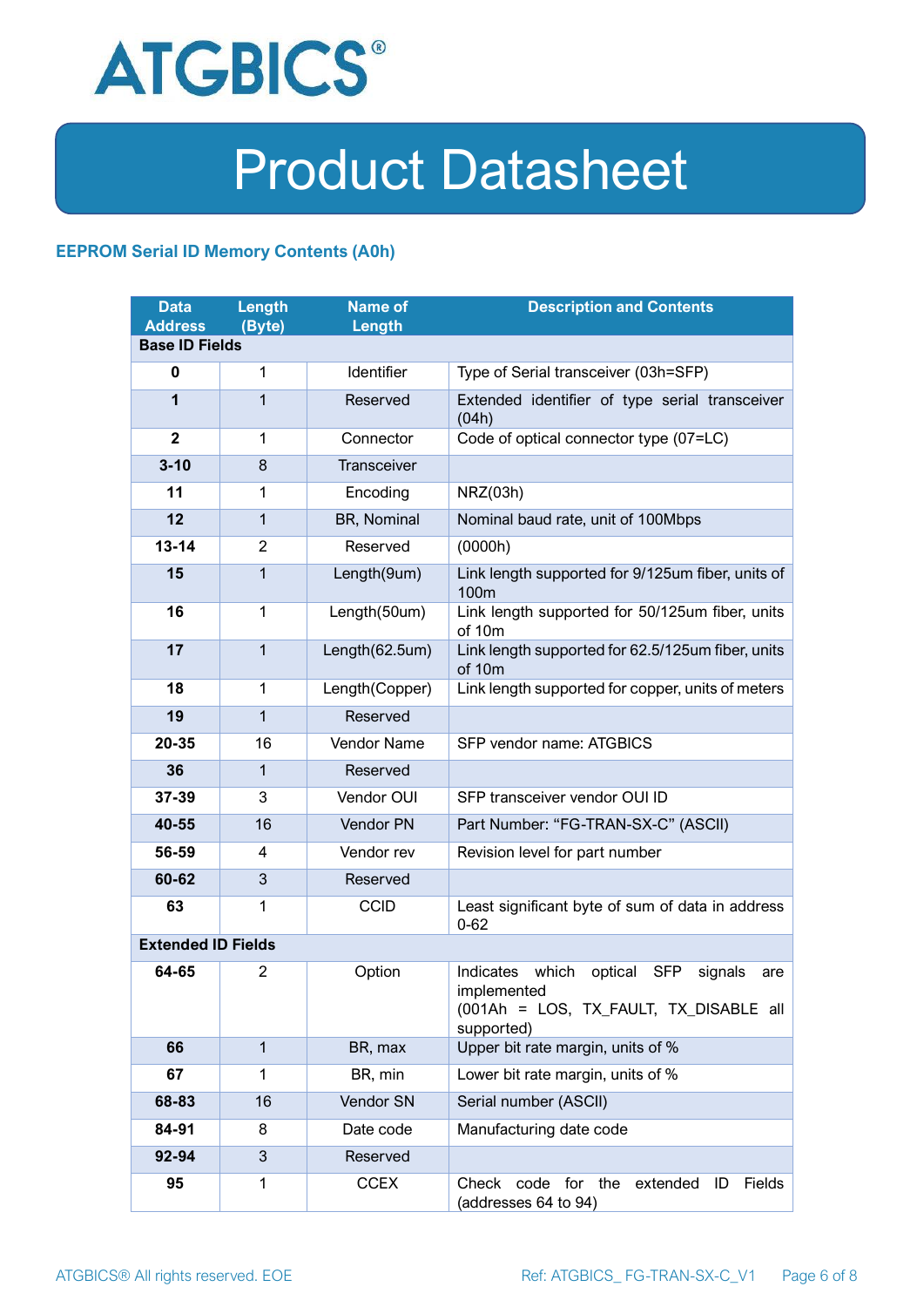

| <b>Vendor Specific ID Fields</b> |     |          |                                 |
|----------------------------------|-----|----------|---------------------------------|
| 96-127                           | 32  | Readable | Vendor specific date, read only |
| 128-255                          | 128 | Reserved | Reserved for SFF-8079           |

#### **Regulatory Compliance**

The GLX-SX-MMD-C complies with international Electromagnetic Compatibility (EMC) and international safety requirements and standards (see details in Table following).

| Electrostatic Discharge<br>(ESD) to the Electrical Pins                                      | MIL-STD-883E<br>Method 3015.7                                                   | Class 1(>1000 V)                          |  |
|----------------------------------------------------------------------------------------------|---------------------------------------------------------------------------------|-------------------------------------------|--|
| <b>Electrostatic</b><br>Discharge<br>(ESD)<br>LC<br>the<br><b>Duplex</b><br>to<br>Receptacle | IEC 61000-4-2<br><b>GR-1089-CORE</b>                                            | Compatible with standards                 |  |
| Electromagnetic<br>Interference (EMI)                                                        | FCC Part 15 Class B<br>EN55022 Class B (CISPR 22B)<br><b>VCCI Class B</b>       | Compatible with standards                 |  |
| Laser Eye Safety                                                                             | 1040.10<br>21CFR<br>and<br><b>FDA</b><br>1040.11<br>EN60950, EN (IEC) 60825-1,2 | Compatible with Class 1 laser<br>product. |  |

#### **Recommended Circuit**



**SFP Host Recommended Circuit**